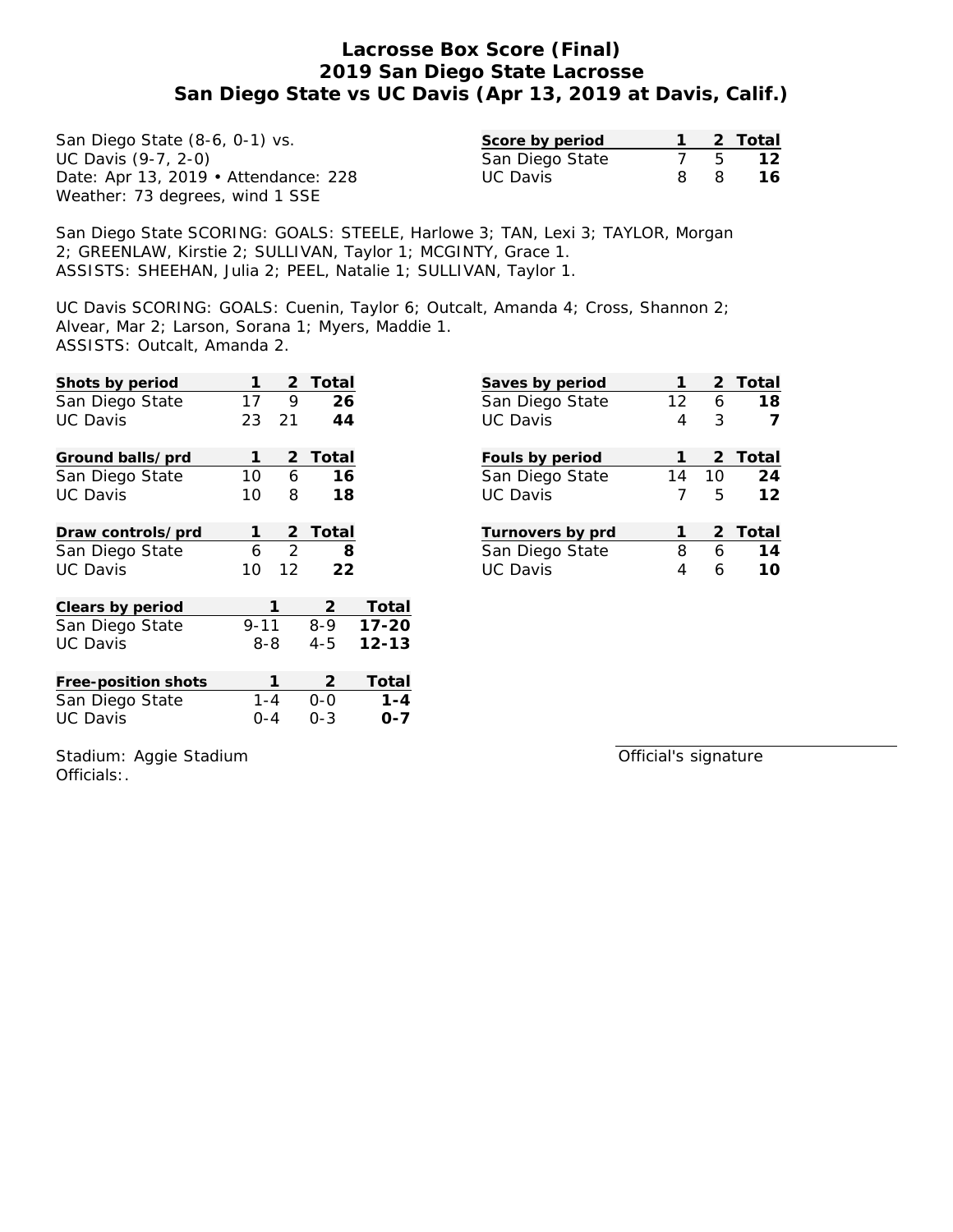|     | <b>UC Davis</b>         |                   |         |               |                |               |                |                |       |                          |            |               |                |                |
|-----|-------------------------|-------------------|---------|---------------|----------------|---------------|----------------|----------------|-------|--------------------------|------------|---------------|----------------|----------------|
| Pos | ##                      | G<br>Player       |         |               | A              | Pts Sh        |                | SO GB DC       |       |                          | <b>FPS</b> | TO            | CT             | Fo             |
| gk  | 0                       | Mathieson, Taylor |         |               |                |               |                |                |       |                          |            |               |                |                |
| m   | 1                       | Myers, Maddie     |         | 1             |                | 1             | 5              | 4              | 1     | 5                        | $0 - 3$    | 1             | 1              | 2              |
| a   | 2                       | Outcalt, Amanda   |         | 4             | 2              | 6             | 8              | $\overline{4}$ | 1     |                          | $0 - 1$    | 1             |                | 1              |
| d   | 3                       | Belenis, Anna     |         |               |                |               |                |                | 1     |                          |            | -             | 1              | 2              |
| d   | 4                       | Deremer, Ally     |         |               |                |               |                |                | 1     | 1                        |            |               |                |                |
| m   | 6                       | Cuenin, Taylor    |         | 6             |                | 6             | 10             | 8              | 6     | $\overline{\phantom{a}}$ | $0 - 1$    | 1             | 3              | $\overline{2}$ |
| a   | 11                      | Larson, Sorana    |         |               |                |               | 7              | 6              | 3     | 4                        | $0 - 1$    |               |                |                |
| m   | 12                      | Graham, Kate      |         |               |                |               | $\mathfrak{D}$ | 1              | 1     | $\mathcal{P}$            | $0 - 1$    | 1             |                | $\mathcal{P}$  |
| d   | 15                      | Dearden, Addie    |         |               |                |               |                |                |       |                          |            | 1             |                |                |
| a   | 19                      | Cross, Shannon    |         | $\mathcal{P}$ |                | $\mathcal{P}$ | 8              | 7              | 1     | 1                        |            | $\mathcal{P}$ | $\overline{a}$ | 1              |
| m   | 25                      | Alvear, Mar       |         | 2             |                | $\mathcal{P}$ | 4              | 4              | 3     | 9                        |            | 1             | 1              |                |
| d   | 35                      | Garces, Natalie   |         |               |                |               |                |                |       |                          |            |               |                | 1              |
|     |                         | -- Substitutes -- |         |               |                |               |                |                |       |                          |            |               |                |                |
|     | 8                       | Coulter, Christie |         |               |                |               |                |                |       |                          |            | 1             |                |                |
|     | 13                      | Richards, Grace   |         |               |                |               |                |                |       |                          |            |               |                |                |
|     | 14                      | Wilson, Natalie   |         |               |                |               |                |                |       |                          |            | 1             |                |                |
|     | 17                      | Stunz, Kaley      |         |               |                |               |                |                |       |                          |            |               |                |                |
|     | 20                      | Byrne, Julie      |         |               |                |               |                |                |       |                          |            |               |                |                |
|     |                         | Totals            |         | 16            | $\overline{2}$ | 18            | 44             | 34             | 18    | 22                       | $0 - 7$    | 10            | 6              | 12             |
|     |                         |                   |         |               |                |               |                |                |       |                          |            |               |                |                |
| #   |                         | Goalkeepers       | Minutes |               |                | GА            | W/L            |                | Saves |                          |            |               |                |                |
| 0   |                         | Mathieson, Taylor | 56:13   |               |                | 11            | W              |                |       | 7                        |            |               |                |                |
| 13  | Richards, Grace<br>3:47 |                   |         |               | 1              |               |                |                | Ω     |                          |            |               |                |                |

Win-Mathieson, Taylor (4-2).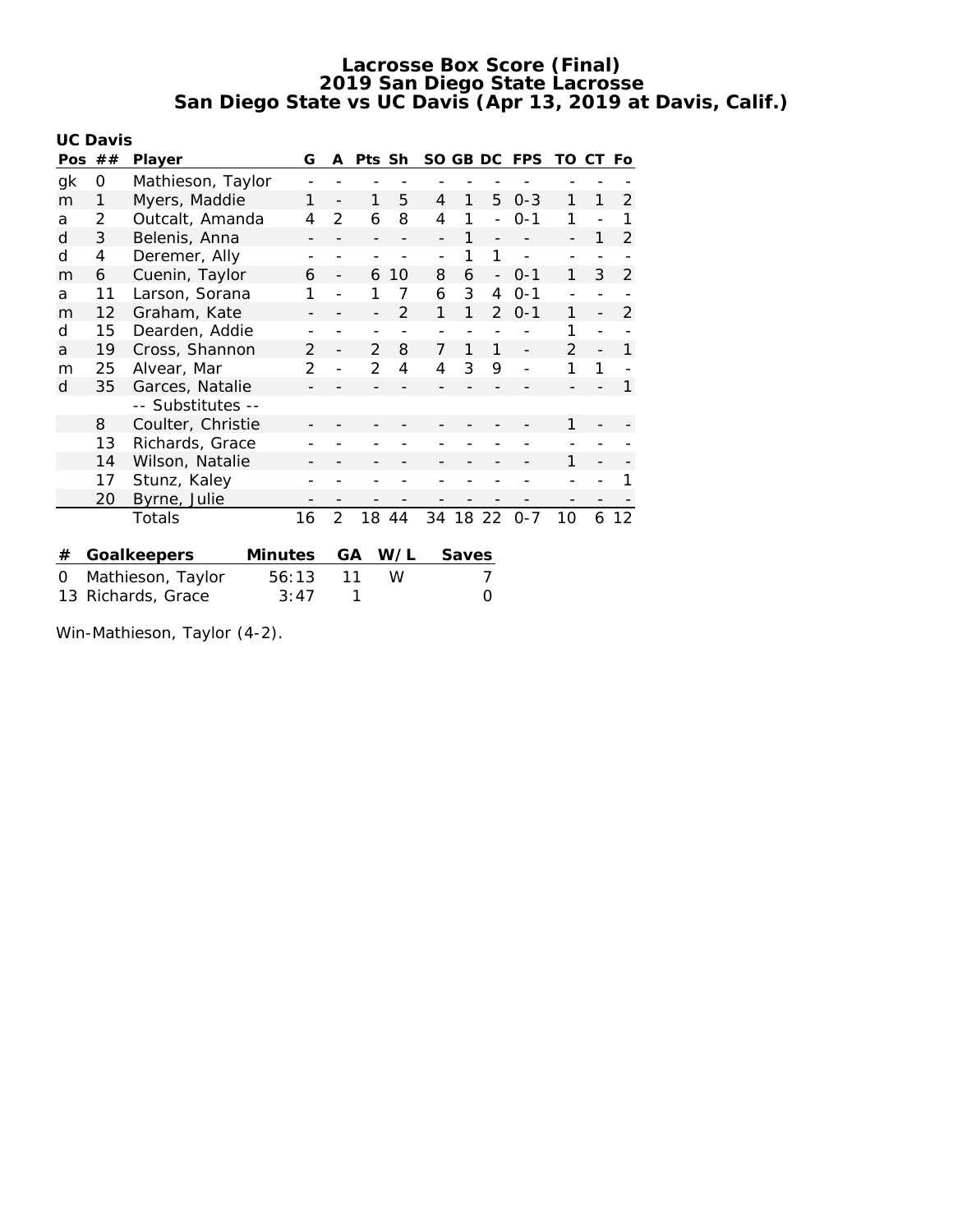| San Diego State |                |                               |                          |                |                |                          |                |                |   |            |                |    |                |
|-----------------|----------------|-------------------------------|--------------------------|----------------|----------------|--------------------------|----------------|----------------|---|------------|----------------|----|----------------|
|                 | Pos $##$       | Player                        | G                        | A              | Pts Sh         |                          |                | SO GB DC       |   | <b>FPS</b> | TO             | CТ | Fo             |
| a               | $\overline{2}$ | SHEEHAN, Julia                | $\overline{\phantom{a}}$ | $\overline{2}$ | $\overline{2}$ | $\overline{\phantom{a}}$ |                |                |   |            | 1              |    | 1              |
| m               | 5              | JONES, Caitlin                |                          |                |                | $\mathfrak{D}$           | 1              |                | 4 |            | $\overline{2}$ |    | 3              |
| d               | 7              | GALLAGHER, Shan               |                          |                |                |                          |                |                |   |            |                | 1  | $\overline{2}$ |
| m               | 9              | TAYLOR, Morgan                | $\overline{2}$           |                | $\overline{2}$ | $\overline{2}$           | $\overline{2}$ | 1              |   |            | 2              |    | $\mathbf{1}$   |
| m               | 10             | MACRAE, Marissa               |                          |                |                |                          |                |                |   |            |                |    | 1              |
| m               | 15             | SULLIVAN, Taylor              | 1                        | 1              | 2              | 9                        | 5              | 3              |   | $0 - 3$    | $\overline{2}$ |    | $\overline{2}$ |
| m               | 17             | STEELE, Harlowe               | 3                        |                | 3              | 5                        | 4              | $\overline{2}$ | 2 |            | 3              |    | 6              |
| d               | 25             | MCDONAGH, Sarah               |                          |                |                |                          |                |                |   |            |                |    | 3              |
| d               | 27             | MASIAS, Julia                 |                          |                |                |                          |                |                |   |            |                | 1  | 1              |
| m               | 30             | BROWN, Bailey                 |                          |                |                |                          |                | 1              |   |            |                |    |                |
| gk              | 36             | SHARRETTS, Katy               |                          |                |                |                          |                | $\overline{2}$ |   |            | 1              | 1  |                |
| a               | 39             | TAN, Lexi                     | 3                        |                | 3              | 4                        | 3              | 1              |   | $1 - 1$    |                |    |                |
|                 |                | -- Substitutes --             |                          |                |                |                          |                |                |   |            |                |    |                |
|                 | 1              | PEEL, Natalie                 |                          | 1              | 1              |                          |                |                | 1 |            | 1              |    |                |
|                 | 3              | HUDAK, Paige                  |                          |                |                |                          |                | 1              |   |            |                |    |                |
|                 | 6              | MCGINTY, Grace                | 1                        |                | 1              | $\mathcal{P}$            | $\mathfrak{D}$ |                | 1 |            |                |    | 1              |
|                 | 11             | BUCKLAND, Jenny               |                          |                |                |                          |                | 1              |   |            |                | 1  |                |
|                 | 18             | YOUNG, Cailin                 | $\qquad \qquad -$        |                | -              |                          |                |                |   |            |                |    |                |
|                 | 20             | <b>GREENLAW, Kirstie</b>      | $\mathcal{P}$            |                | $\overline{2}$ | $\overline{2}$           | $\overline{2}$ |                |   |            |                |    |                |
|                 | 22             | ROBINSON, Courtn              |                          |                |                |                          |                |                |   |            |                |    |                |
|                 | 23             | ADAMS, Elizabeth              |                          |                |                |                          | $\overline{a}$ | 4              |   |            |                |    | 1              |
|                 | 24             | GARRISON, Gabbie              |                          |                |                |                          |                |                |   |            | 1              |    | 1              |
|                 | 37             | KILGER, Lauren                |                          |                |                |                          |                |                |   |            |                |    |                |
|                 | 38             | HOOK, Shelby                  |                          |                |                |                          |                |                |   |            |                |    |                |
|                 |                | Totals                        | 12                       | $\overline{4}$ | 16             | -26                      | 19             | -16            | 8 | $1 - 4$    | 14             | 4  | 24             |
|                 |                |                               |                          |                |                |                          |                |                |   |            |                |    |                |
| #               |                | Goalkeepers<br><b>Minutes</b> |                          |                | GA             | W/L                      |                | Saves          |   |            |                |    |                |

36 SHARRETTS, Katy 60:00 16 L 18

Loss-SHARRETTS, Katy (7-6).